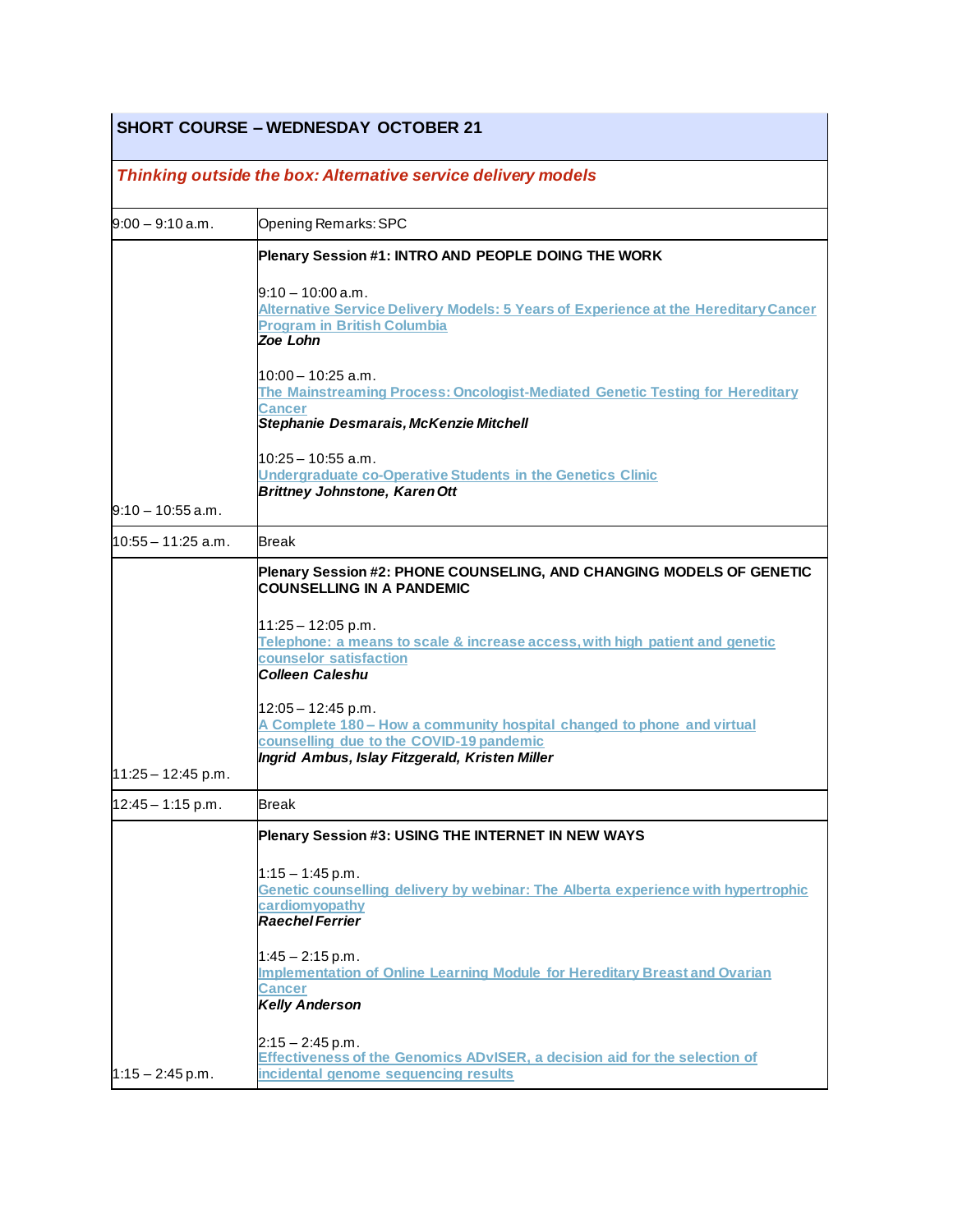|                    | lSalma Shickh                                                                                                                                                                |
|--------------------|------------------------------------------------------------------------------------------------------------------------------------------------------------------------------|
| $2:45 - 3:15$ p.m. | <b>Break</b>                                                                                                                                                                 |
|                    | <b>Plenary Session #4: UNIVERSAL GENETIC SCREENING</b>                                                                                                                       |
|                    | $3:15 - 4:00$ p.m.<br>Genetic testing for all breast and ovarian cancer patients at the time of diagnosis:<br>Can (and should) it be done?<br>Jeanna McCuaig, Kelly Metcalfe |
|                    | $4:00 - 4:30$ p.m.<br><b>Genetic Screening in ALS - A National Approach</b><br><b>Kristiana Salmon</b>                                                                       |
|                    | $4:30 - 5:00$ p.m.<br>Universal testing of endometrial cancer: Reaching an under-served population (the<br><b>UTERUS project)</b><br>Candice Jackel-Cram                     |
| $3:15 - 5:00$ p.m. |                                                                                                                                                                              |

## **ANNUAL EDUCATION CONFERENCE (AEC) – OCTOBER 22-23**

#### **THURSDAY OCTOBER 22**

| ALL TIMES ARE CENTRAL TIME (WINNIPEG TIME) |                                                                                                                                                                                             |  |
|--------------------------------------------|---------------------------------------------------------------------------------------------------------------------------------------------------------------------------------------------|--|
| $9:00 - 9:10$ a.m.                         | Opening Remarks: AEC Committee Co-Chairs                                                                                                                                                    |  |
| $9:10 - 9:45$ a.m.                         | Melanie Care: CAGC Presidential Address                                                                                                                                                     |  |
|                                            | Keynote: Twisted Science: Are Public Representations of Genetics Doing Harm?<br><b>Timothy Caulfield</b>                                                                                    |  |
| l9:45 – 10:45 a.m.                         |                                                                                                                                                                                             |  |
| l10:45 – 11:15 a.m.                        | <b>Break</b>                                                                                                                                                                                |  |
|                                            | <b>Abstract Session</b>                                                                                                                                                                     |  |
|                                            | $11:15 - 11:30$ a.m.<br>An internship in psychiatric genetic counseling: Impact on genetic counseling<br>graduates' practice and career choices<br>Brianna Van Den Adel                     |  |
|                                            | l11:30 – 11:45 a.m.<br>Proactive genetic screening addresses limitations of family history and access to<br>genetic testing<br>Jessica Gu                                                   |  |
| $11:15 - 12:30$ p.m.                       | $11:45 - 12:00$ p.m.<br>Exploring perceptions and attitudes towards integrating a genetic counsellor into a<br>multidisciplinary primary care practice team. A qualitative GenCOUNSEL study |  |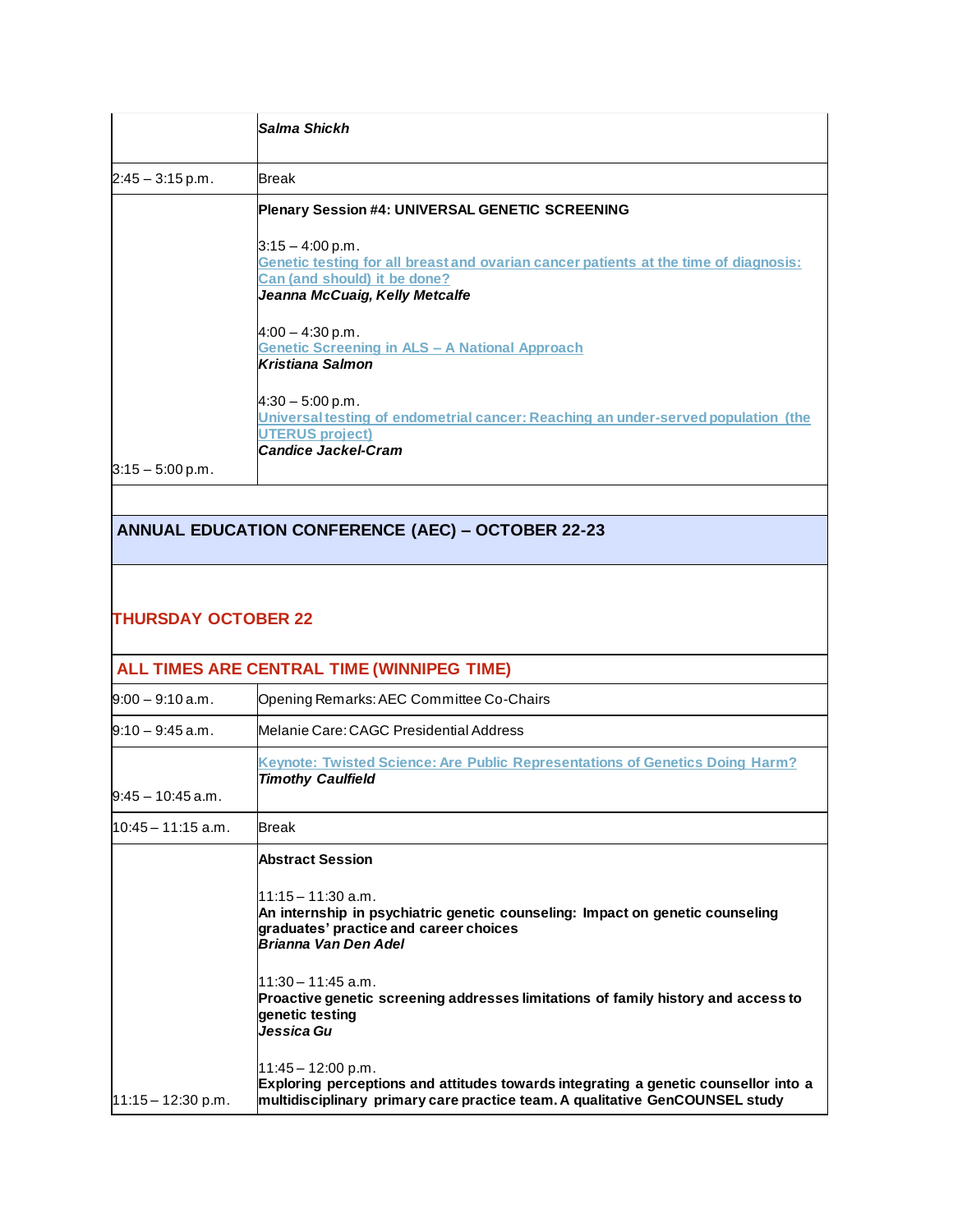|                     | <b>Caitlin Slomp</b>                                                                                                                                                                                                              |
|---------------------|-----------------------------------------------------------------------------------------------------------------------------------------------------------------------------------------------------------------------------------|
|                     | $12:00 - 12:15$ p.m.<br>A nationally agreed cross-professional competency framework to facilitate genomic<br>testing<br>Amanda Pichini                                                                                            |
|                     | 12:15 - 12:30 p.m.<br>The costs associated with conventional diagnostic testing compared to genomic<br>sequencing in patients with adult-onset neurological conditions<br><b>Yun Amber Zhu</b>                                    |
| $12:30 - 1:00$ p.m. | <b>CAGC Research Grant Presentation - The Whole Exome Sequencing Experience in</b><br><b>Canada: Current Practices and Anticipated Challenges to Widespread</b><br><b>Implementation (Not Available OnDemand)</b><br>Salma Shickh |
| $1:00 - 1:30$ p.m.  | <b>Break</b>                                                                                                                                                                                                                      |
|                     | General Public Inquiries - How Far should you go?<br><b>Tina Babineau Sturk</b>                                                                                                                                                   |
| $1:30 - 2:15$ p.m.  |                                                                                                                                                                                                                                   |
|                     | <b>Posters</b><br>$2:15 - 2:20$ p.m.<br>Solving a Cold Case: A Lesson on Making Assumptions<br>Natasha Osawa                                                                                                                      |
|                     | $2:20 - 2:25$ p.m.<br>A woman-centered, constructivist grounded theory of decision making regarding<br>antidepressants in pregnancy (Not Available OnDemand)<br><b>Catriona Hippman</b>                                           |
|                     | $2:25 - 2:30$ p.m.<br>A novel model for the management of clinically relevant incidental findings<br><b>Rita Kodida</b>                                                                                                           |
|                     | $2:30 - 2:35$ p.m.<br>Talking about Mental Health and 22q11DS<br>Corey Filiaggi                                                                                                                                                   |
|                     | $2:35 - 2:40$ p.m.<br>Far and Wide: Uptake and acceptability of remote service provision for genome-<br>wide sequencing in Canada: a GenCOUNSEL substudy<br><b>Emily Enns</b>                                                     |
|                     | $2:40 - 2:45$ p.m.<br>Do genetic counselling students use self-help online resources for mental health<br>support? A survey looking at usage, perception, and drawbacks<br><b>Kelsey Kalbfleisch</b>                              |
| $2:15 - 3:00$ p.m.  | $2:45 - 2:50$ p.m.<br>Performance of an eHealth decision support tool (MIPOGG) for identifying children<br>with Li-Fraumeni syndrome, Gorlin syndrome, DICER1 syndrome, and<br>constitutional mismatch repair deficiency          |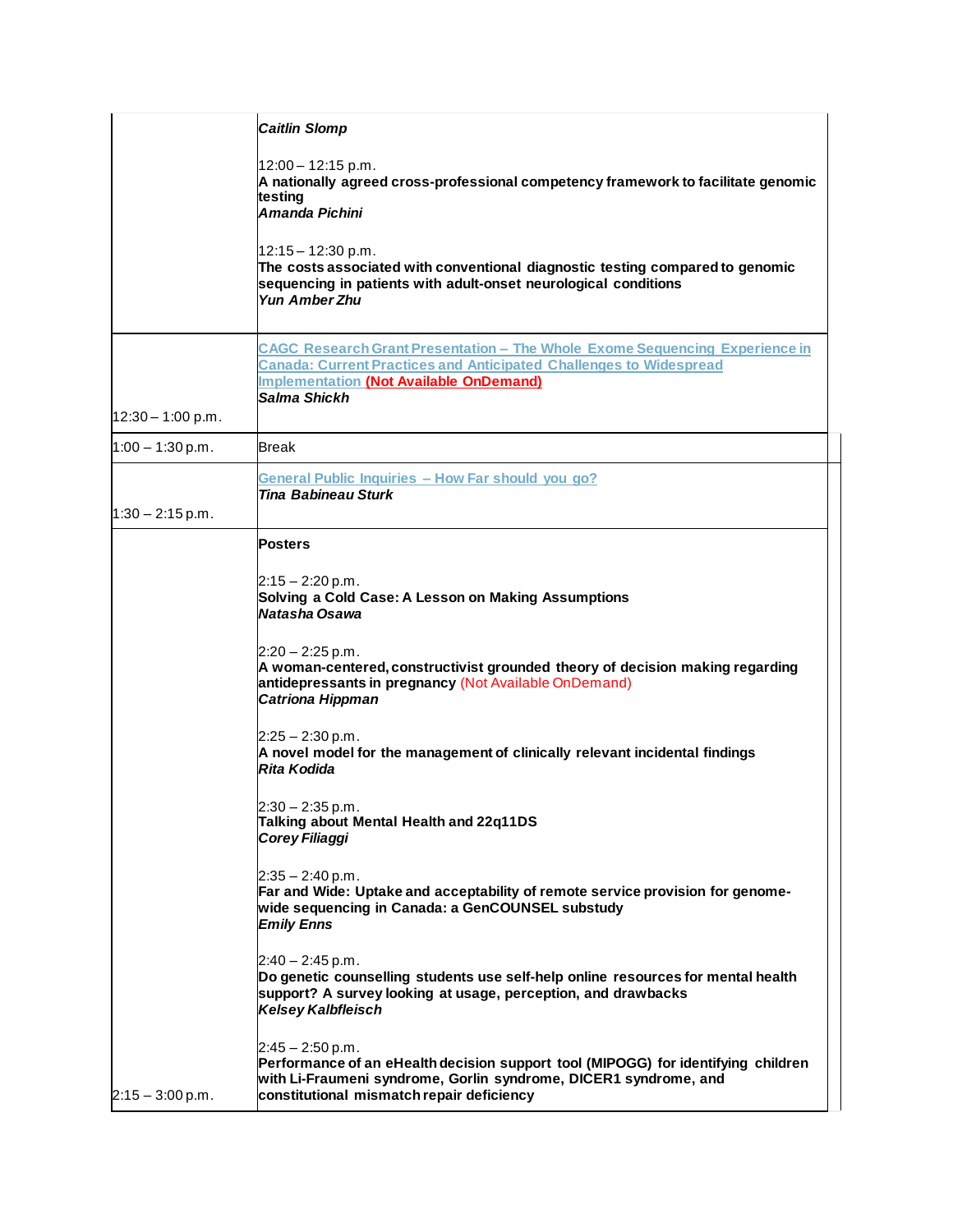|                    | <b>Robyn Hebert</b><br>$2:50 - 2:55$ p.m.<br>The expansion of prognostic tumor genetic testing and emerging roles for genetic<br><b>counsellor</b><br>Jaime Jessen |
|--------------------|--------------------------------------------------------------------------------------------------------------------------------------------------------------------|
| $2:55 - 3:30$ p.m. | <b>Break</b>                                                                                                                                                       |
| $3:30 - 4:30 p.m.$ | The Cost of Free Testing: Sponsored Genetic Testing in Canadian Health Care<br>Kirsten Bartels, Jennifer Nuk                                                       |
| $4:30 - 5:30$ p.m. | <b>Supporting a Lost Dream</b><br>Danielle Holm, Jennifer Karpes, Patti Walker                                                                                     |

#### **FRIDAY OCTOBER 23**

#### **ALL TIMES ARE CENTRAL TIME (WINNIPEG TIME)** 9:00 – 9:15 a.m. Opening Remarks, CAGC Award Presentations  $9:15 - 10:00$  a.m. **Improving the [Experience](https://www.cagcconference.ca/2020/session-descriptions/#Improving-the-Experience-for-LGBTQ2S+-People) for LGBTQ2S+ People** *Marni Panas* 10:00 – 10:45 a.m. **Genetic [Counselling](https://www.cagcconference.ca/2020/session-descriptions/#Genetic-Counselling-for-Intersex-Conditions:-A-Community-Approach-to-Depathologization) for Intersex Conditions: A Community Approach to [Depathologization](https://www.cagcconference.ca/2020/session-descriptions/#Genetic-Counselling-for-Intersex-Conditions:-A-Community-Approach-to-Depathologization)** *Katie Saulnier* 10:45 – 11:15 a.m. Break 11:15 – 12:00 p.m. **Posters**  $11:15 - 11:20$  a.m. **The utility of rapid whole exome sequencing for recurrence risk counselling and subsequent pregnancy management: a case report** *Islay Fitzgerald*  $11:20 - 11:25$  a.m. **A method to improve genetic diagnostic yield among patients suspected to have primary immunodeficiency** *Christine Davies*  $11:25 - 11:30$  a.m. **Frequency and characteristics of copy number variants identified by a wholeexome sequencing platform across medical specialities** *Allison Sluyters*  $11:30 - 11:35$  a.m. **A new clinical exome assay developed for the high-throughput diagnosis of genetic conditions** *Julie Hathaway*  $11:35 - 11:40$  a.m.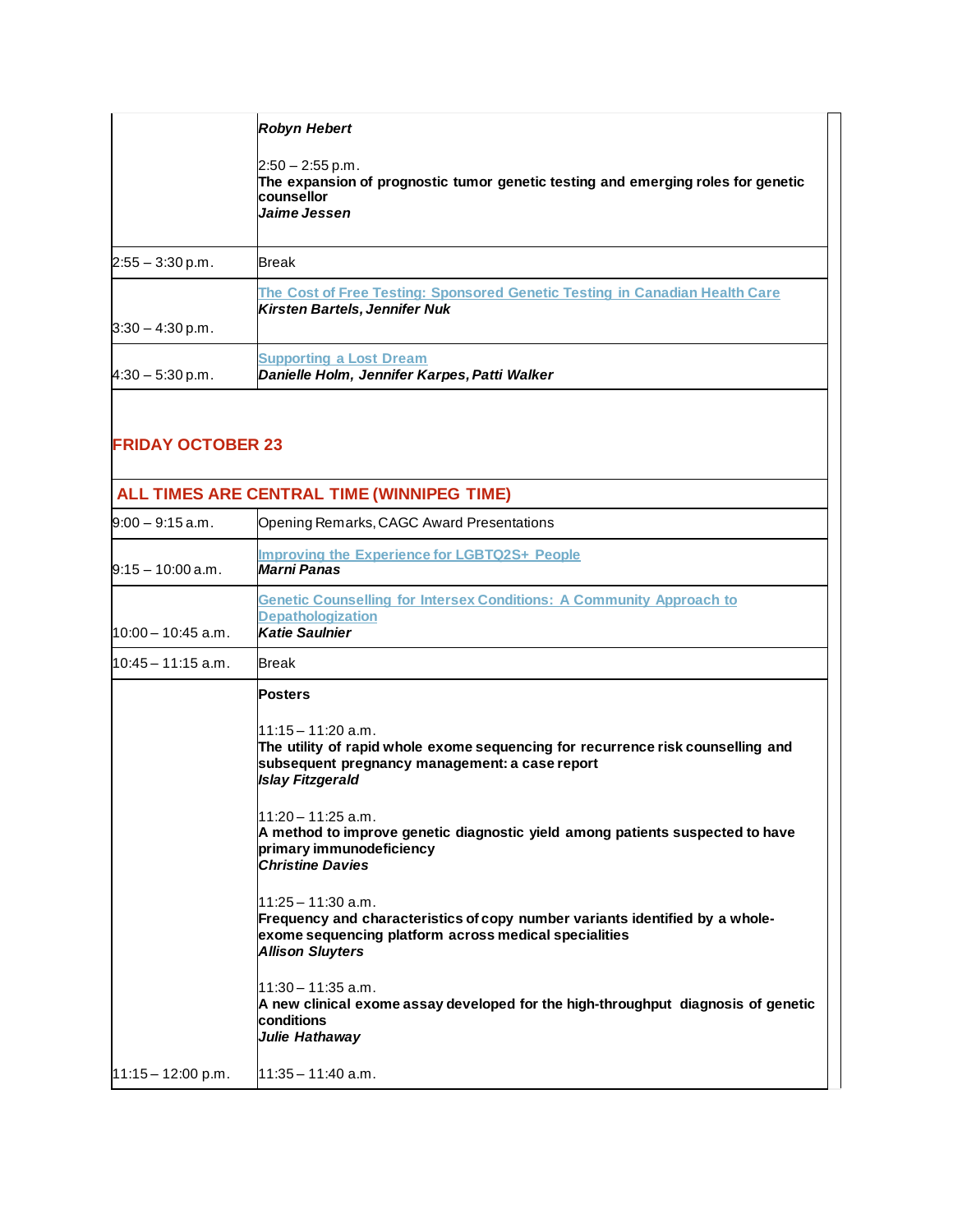|                     | Congenital disorder of fucosylation caused by homozygous mutations in FUT8<br>undetectable with traditional transferrin screening<br><b>Cassandra McDonald</b>                                                                                           |
|---------------------|----------------------------------------------------------------------------------------------------------------------------------------------------------------------------------------------------------------------------------------------------------|
|                     | l11:40 – 11:45 a.m.<br>Challenges to the detection and interpretation of single nucleotide variants in close<br>proximity to copy number variants: a CHEO Genetics Diagnostic Laboratory<br>experience<br><b>Patricia Harper</b>                         |
|                     | l11:45 – 11:50 a.m.<br>The Value of Whole Exome Sequencing in Prenatal Diagnosis: The Experience of a<br><b>Canadian Tertiary Hospital</b><br>Anna Pan                                                                                                   |
|                     | l11:50 – 11:55 a.m.<br>Exploring the impact of a decision aid: Engagement and personalization during pre-<br>test genetic counselling for secondary finding selection from genomic sequencing<br>among adults affected by cancer<br><b>Sara Rafferty</b> |
|                     | <b>Introduction to Preimplantation Genetic Testing for the Clinical Counsellor (Not</b><br><b>Available OnDemand)</b>                                                                                                                                    |
| $12:00 - 1:00$ p.m. | Charlotte Emmerson, Erica Pai, Jaspreet Sekhon-Warren                                                                                                                                                                                                    |
| $1:00 - 1:30$ p.m.  | <b>Break</b>                                                                                                                                                                                                                                             |
|                     | <b>Abstract Session</b>                                                                                                                                                                                                                                  |
|                     | $1:30 - 1:45$ p.m.<br>Retrospective analysis of >25,000 rare disease patients confirms biallelic variants<br>in the NRAP gene are a significant cause of dilated cardiomyopathy<br>Kim Gall                                                              |
|                     | $1:45 - 2:00$ p.m.<br>The diagnostic yield of multi-gene intellectual disability panels in 140 patients with<br>neurodevelopmental disorders<br><b>Mireille Cloutier</b>                                                                                 |
|                     | $2:00 - 2:15$ p.m.<br>Should we be offering pharmacogenetic testing for CYP2D6 and CYP2C19 to<br>pregnant women taking SSRIs? (Not Available OnDemand)<br><b>Catriona Hippman</b>                                                                        |
|                     | $2:15 - 2:30$ p.m.<br>Implementing Genomics in the Neonatal Period: An Assessment of Parental<br><b>Decision-Making and Anxiety</b><br>Tasha Wainstein                                                                                                   |
|                     | $2:30 - 2:45$ p.m.<br>It meant a lot and it helped a lot": A retrospective study of parental experiences<br>with rapid genome-wide sequencing in a neonatal intensive care unit<br><b>Caitlin Aldridge</b>                                               |
| $1:30 - 3:15$ p.m.  | $2:45 - 3:00$ p.m.<br>"What doesn't kill you makes you stronger": Parents' perspectives after the return<br>of variants of uncertain significance from multigene panel testing for hearing loss                                                          |